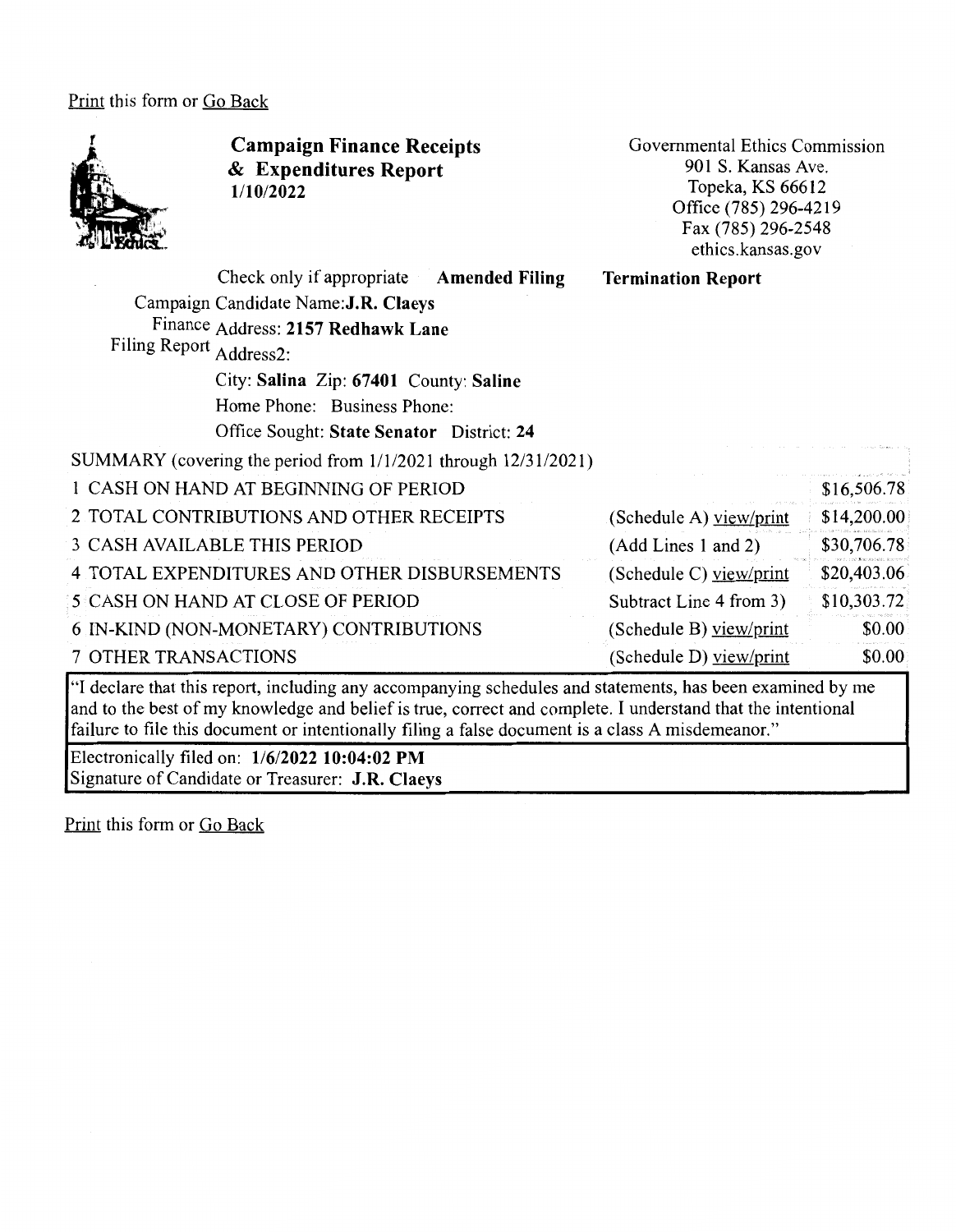## **SCHEDULE A**

## **CONTRIBUTIONS AND OTHER RECEIPTS**

**Candidate:** J.R. Claeys

| Date     | <b>Name and Address</b><br>of Contributor                                                     | <b>Type of Payment</b>                | Occupation of                               |               |  |
|----------|-----------------------------------------------------------------------------------------------|---------------------------------------|---------------------------------------------|---------------|--|
|          |                                                                                               | Cash, Check, Loan, E-<br>funds, Other | <b>Individual Giving</b><br>More Than \$150 | <b>Amount</b> |  |
| 12/24/21 | Midwest Health Inc<br>3024 SW Wanamaker Rd<br><b>STE 300</b><br>Topeka KS 66614               | Check                                 |                                             | \$400.00]     |  |
| 12/24/21 | Cox Communications Inc<br>901 S George Washington<br><b>B</b> lvd<br>Wichita KS 67211         | Check                                 |                                             | \$500.00      |  |
| 12/24/21 | Kansas Health Care<br>Association<br>1100 SW Gage Blvd<br>Topeka KS 66604                     | Check                                 |                                             | \$500.00      |  |
| 12/24/21 | Comcast<br>1701 JFK Blvd<br>Philadelphia PA 19103                                             | Check                                 |                                             | \$500.00      |  |
| 12/24/21 | Kansas Cable PAC<br>900 S Kansas Ave<br>Suite 300<br>Topeka KS 66612                          | Check                                 |                                             | \$500.00      |  |
| 12/24/21 | Microsoft Corporation PAC<br>3720 159th Ave NE<br>Bldg 34 Rm 4677<br>Redmond WA 98052         | Check                                 |                                             | \$400.00      |  |
| 12/22/21 | Kansas Bail Agents<br><b>Association PAC</b><br>301 W Ash St<br>Salina KS 67401               | Check                                 |                                             | \$200.00      |  |
| 12/20/21 | Kansas Rural Independent<br>Telecom PAC<br>PO Box 4799<br>Topeka KS 66604                     | Check                                 |                                             | \$500.00      |  |
| 12/20/21 | Stray Dog PAC of Kansas<br>11460 Tomahawk Creek<br>Pkwy<br><b>STE 300</b><br>Leawood KS 66211 | Check                                 |                                             | \$200.00]     |  |
| 12/15/21 | CVS Pharmacy Inc<br>1 CVS Dr<br>Woonsocket RI 2895                                            | Check                                 |                                             | \$500.00      |  |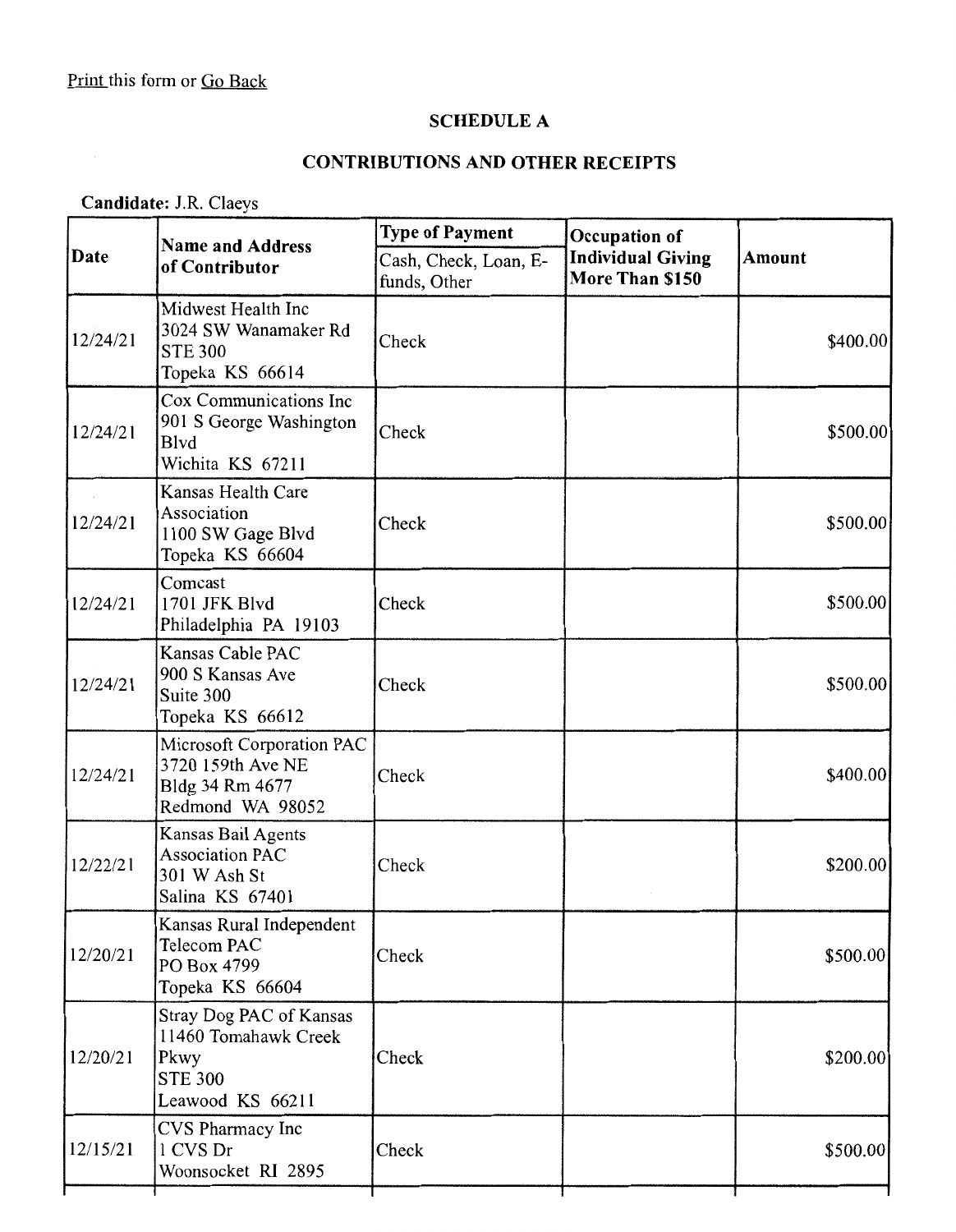| 12/15/21 | Kansas Beverage<br><b>Association PAC</b><br>5845 SW 29th St<br>Topeka KS 66614                      | Check | \$500.00   |
|----------|------------------------------------------------------------------------------------------------------|-------|------------|
| 12/15/21 | <b>Charter Communications</b><br>12405 Powerscourt Dr<br>St Louis MO 63131                           | Check | \$300.00   |
| 12/14/21 | Kansas Committee for<br><b>Rural Electrification</b><br>PO Box 790<br>Meade KS 67864                 | Check | \$250.00   |
| 12/04/21 | <b>KSPE PAC</b><br>825 S Kansas Ave<br>Topeka KS 66612                                               | Check | \$250.00   |
| 12/03/21 | T-Mobile USA Inc<br>12920 SE 38th St<br>Bellevue WA 98006                                            | Check | \$500.00   |
| 12/03/21 | One Gas Inc PAC<br>15 East Fifth St<br>Tulsa OK 74103                                                | Check | \$1,000.00 |
| 12/01/21 | PAC of Kansas<br>Opthalmologists<br>10 W Phillip Rd<br>Ste 120<br>Vernon Hills IL 60061              | Check | \$250.00   |
| 12/01/21 | <b>ITC Great Plains LLC</b><br>27175 Energy Way<br>Nivi MI 48377                                     | Check | \$250.00   |
| 11/26/21 | <b>RAI Services Company</b><br>PO Box 464<br>Winston-Salem NC 27102                                  | Check | \$250.00   |
| 11/22/21 | Watco Companies LLC<br>315 W 3rd St<br>Pittsburg KS 66762                                            | Check | \$500.00   |
| 11/19/21 | Credit Union PAC of<br>Kansas<br>901 SW Topeka Blvd<br>Topeka KS 66612                               | Check | \$250.00   |
| 11/15/21 | Kansas Automobile Dealers<br><b>Election Action Committee</b><br>731 S Kansas Ave<br>Topeka KS 66603 | Check | \$250.00   |
| 11/15/21 | United Health Group PAC<br>9900 Bren Road East<br>Minnetonka MN 55343                                | Check | \$1,000.00 |
| 11/08/21 | AT&T Services, Inc.<br>220 SE 6th Ave<br>Topeka KS 66603                                             | Check | \$250.00   |
| 11/08/21 | <b>HCA Good Government</b>                                                                           | Check | \$500.00   |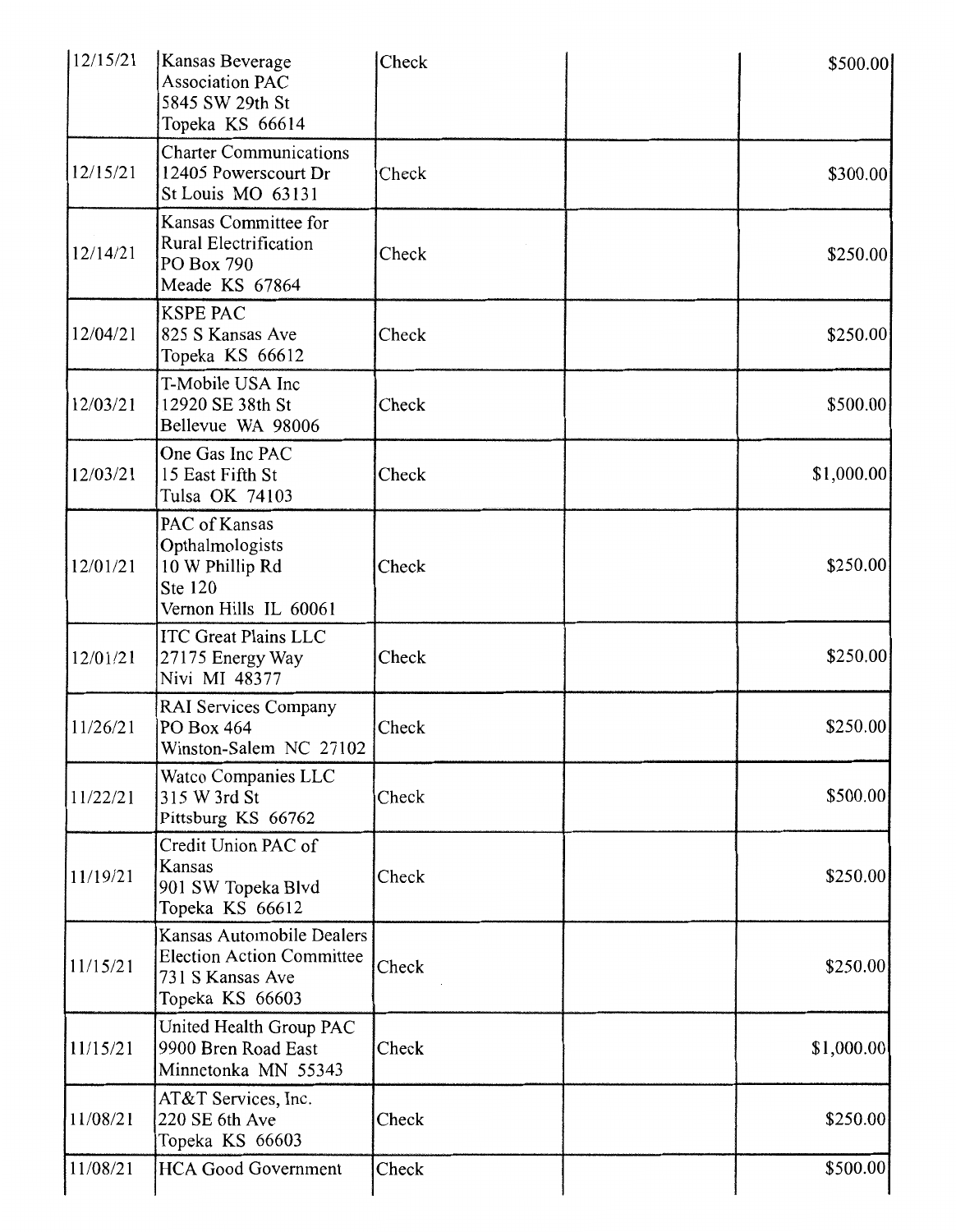|                                               | Fund<br>One Park Plaza<br>Bldg 1                                               |       |            |          |
|-----------------------------------------------|--------------------------------------------------------------------------------|-------|------------|----------|
|                                               | Nashville TN 37203                                                             |       |            |          |
| 11/08/21                                      | KANA CRNA PAC<br>PO Box 4006<br>Lawrence KS 66046                              | Check |            | \$500.00 |
| 10/28/21                                      | LKQ Corporation<br>5846 Crossings Blvd<br>Antioch TN 37013                     | Check |            | \$250.00 |
| 10/22/21                                      | Atmos Energy<br>5430 LBJ Freeway<br><b>STE 160</b><br>Dallas TX 75240          | Check |            | \$250.00 |
| 10/22/21                                      | AT&T Kansas PAC<br>220 E 6th<br>Room 500<br>Topeka KS 66603                    | Check |            | \$250.00 |
| 10/18/21                                      | Liberty Utilities PAC<br>PO Box 127<br>Joplin MO 64802                         | Check |            | \$250.00 |
| 10/14/21                                      | Blue Cross Blue Shield of<br>Kansas<br>1133 SW Topeka Blvd<br>Topeka KS 66629  | Check |            | \$500.00 |
| 09/27/21                                      | Kansas Society of CPAs<br>PAC<br>114 SE 8th Ave<br>Topeka KS 66603             | Check |            | \$200.00 |
| 09/16/21                                      | Anheuser Busch<br>Companies<br>One Busch Place<br>St. Louis MO 63118           | Check |            | \$250.00 |
| 09/15/21                                      | Kansas Hospital<br><b>Association PAC</b><br>215 SE 8th Ave<br>Topeka KS 66603 | Check |            | \$250.00 |
| 08/31/21                                      | <b>Altria Client Services</b><br>PO Box 85088<br>Richmond VA 23285             | Check |            | \$500.00 |
| 08/31/21                                      | CHS MPherson Refinery<br>2000 S Main<br>McPherson KS 67460                     | Check |            | \$250.00 |
| 07/14/21                                      | <b>Textron Aviation Inc</b><br>PO Box 77130<br>Fort Worth TX 75177             | Check |            | \$250.00 |
| Total Itemized Receipts for Period            |                                                                                |       | \$14200.00 |          |
| Total Unitemized Contributions (\$50 or less) |                                                                                |       | \$0        |          |
| Sale of Political Materials (Unitemized)      |                                                                                |       | \$0]       |          |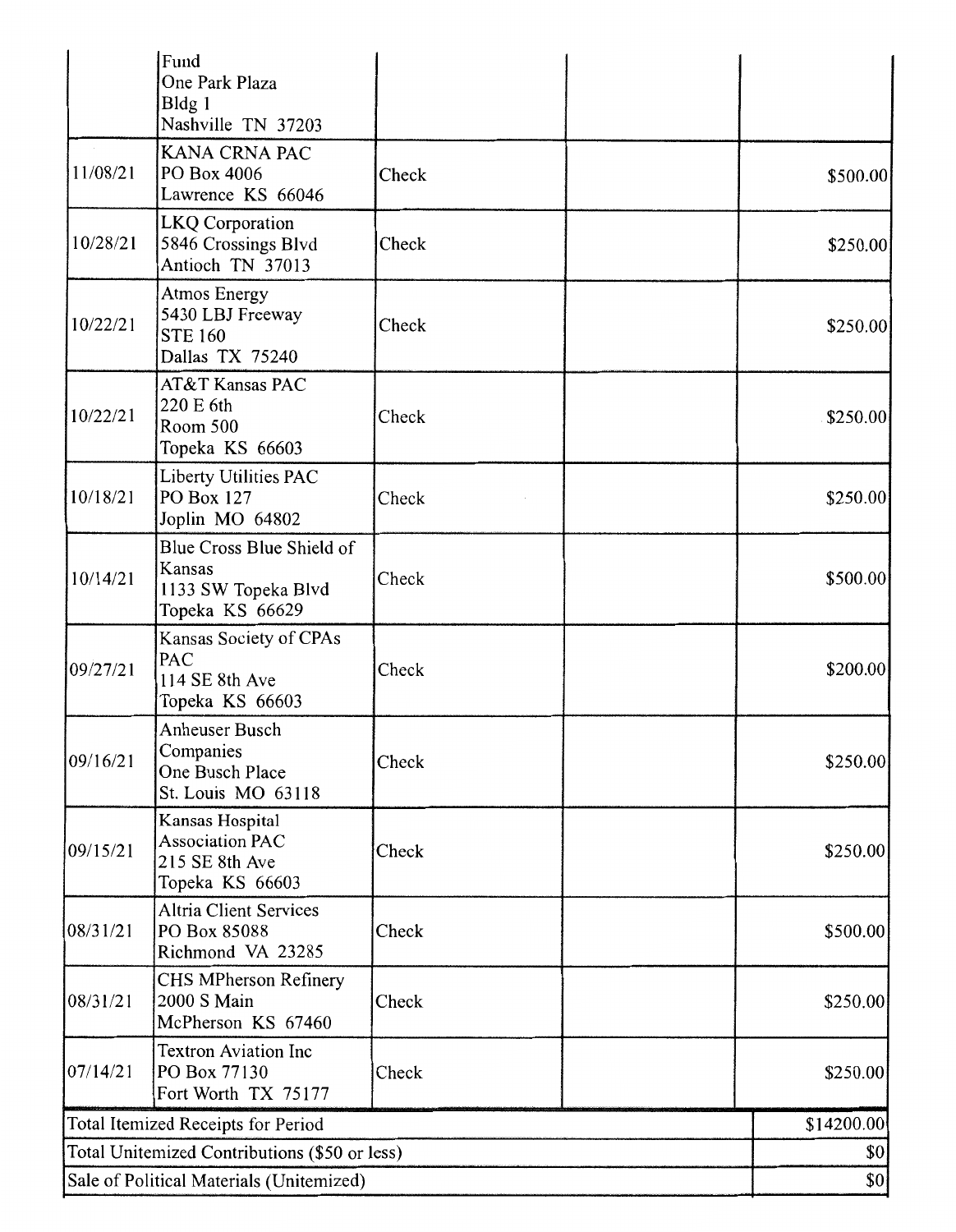| Total Contributions When Contributor Not Known | \$0        |
|------------------------------------------------|------------|
| TOTAL RECEIPTS THIS PERIOD                     | \$14200.00 |

Print this form or Go Back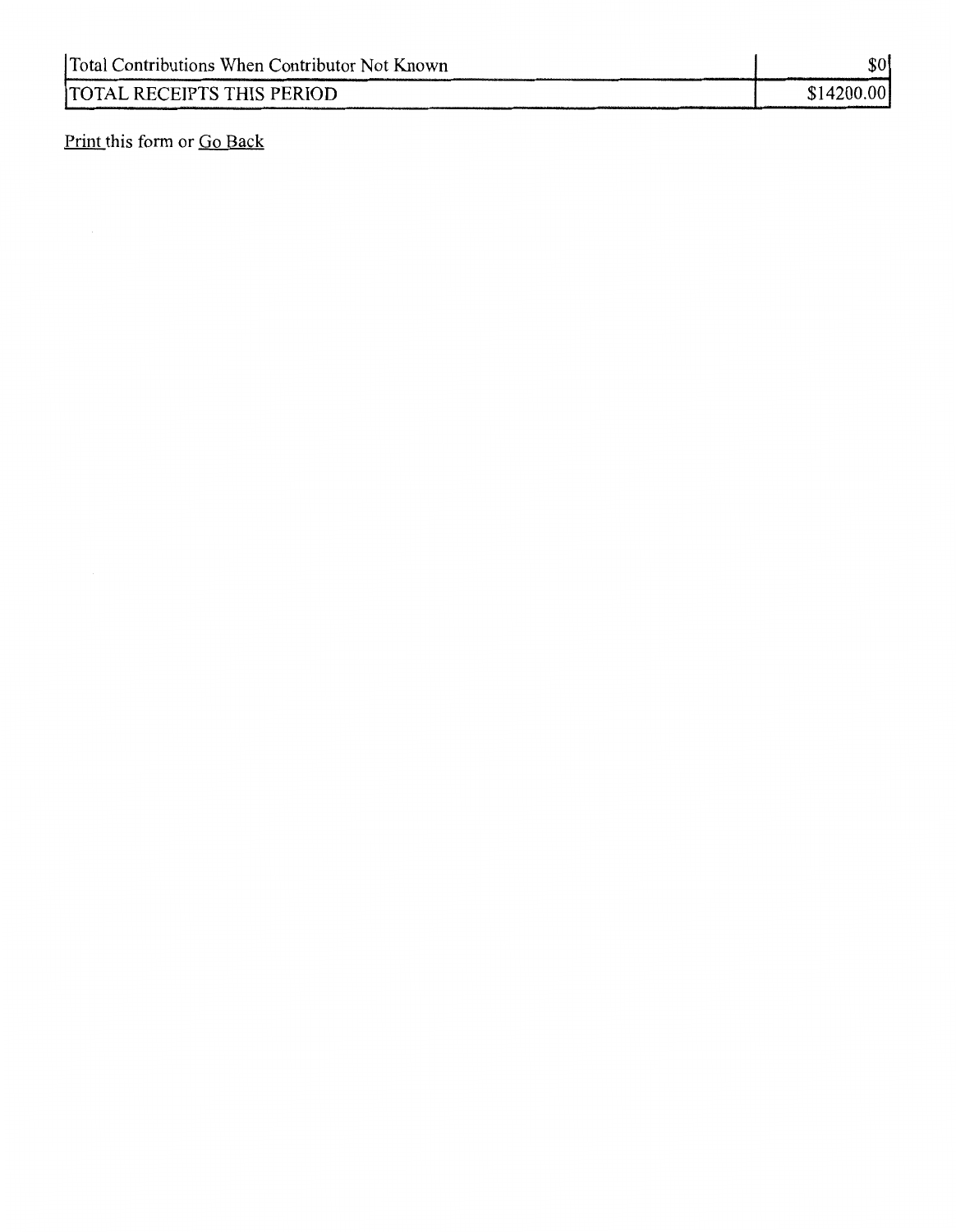#### **SCHEDULE C**

### **EXPENDITURES AND OTHER DISBURSEMENTS**

# **Candidate:** J.R. Claeys

| Date     | <b>Name and Address</b>                           | <b>Purpose of Expenditure</b><br>or Disbursement                      | <b>Amount</b> |
|----------|---------------------------------------------------|-----------------------------------------------------------------------|---------------|
| 12/31/21 | J.R. Claeys<br>2157 Redhawk Ln<br>Salina KS 67401 | Candidate (self) Mileage Reimbursement                                | \$1,029.28    |
| 12/31/21 | J.R. Claeys<br>2157 Redhawk Ln<br>Salina KS 67401 | Candidate (self) Verizon partial phone<br>reimburse $6-20$ to $12-21$ | \$1,980.00    |
| 12/31/21 | J.R. Claeys<br>2157 Redhawk Ln<br>Salina KS 67401 | Candidate (self) Domain Names 6-20 to<br>$12 - 21$                    | \$121.95      |
| 12/31/21 | J.R. Claeys<br>2157 Redhawk Ln<br>Salina KS 67401 | Candidate (self) Website Hosting 6-20 to<br>$12 - 21$                 | \$96.30       |
| 12/31/21 | J.R. Claeys<br>2157 Redhawk Ln<br>Salina KS 67401 | Candidate (self) WebEx Webcam                                         | \$97.21       |
| 12/31/21 | J.R. Claeys<br>2157 Redhawk Ln<br>Salina KS 67401 | Candidate (self) Apple Keyboard and<br>Trackpad                       | \$278.00      |
| 12/17/21 | J.R. Claeys<br>2157 Redhawk Ln<br>Salina KS 67401 | Candidate (self) Mailchimp Monthly Fee                                | \$20.99       |
| 11/19/21 | J.R. Claeys<br>2157 Redhawk Ln<br>Salina KS 67401 | Candidate (self) B&H - Mac Mini                                       | \$650.00      |
| 11/19/21 | J.R. Claeys<br>2157 Redhawk Ln<br>Salina KS 67401 | Candidate (self) Mailchimp Monthly Fee                                | \$20.99       |
| 10/31/21 | J.R. Claeys                                       | Candidate (self) Mileage Reimbursement                                | \$1,495.08    |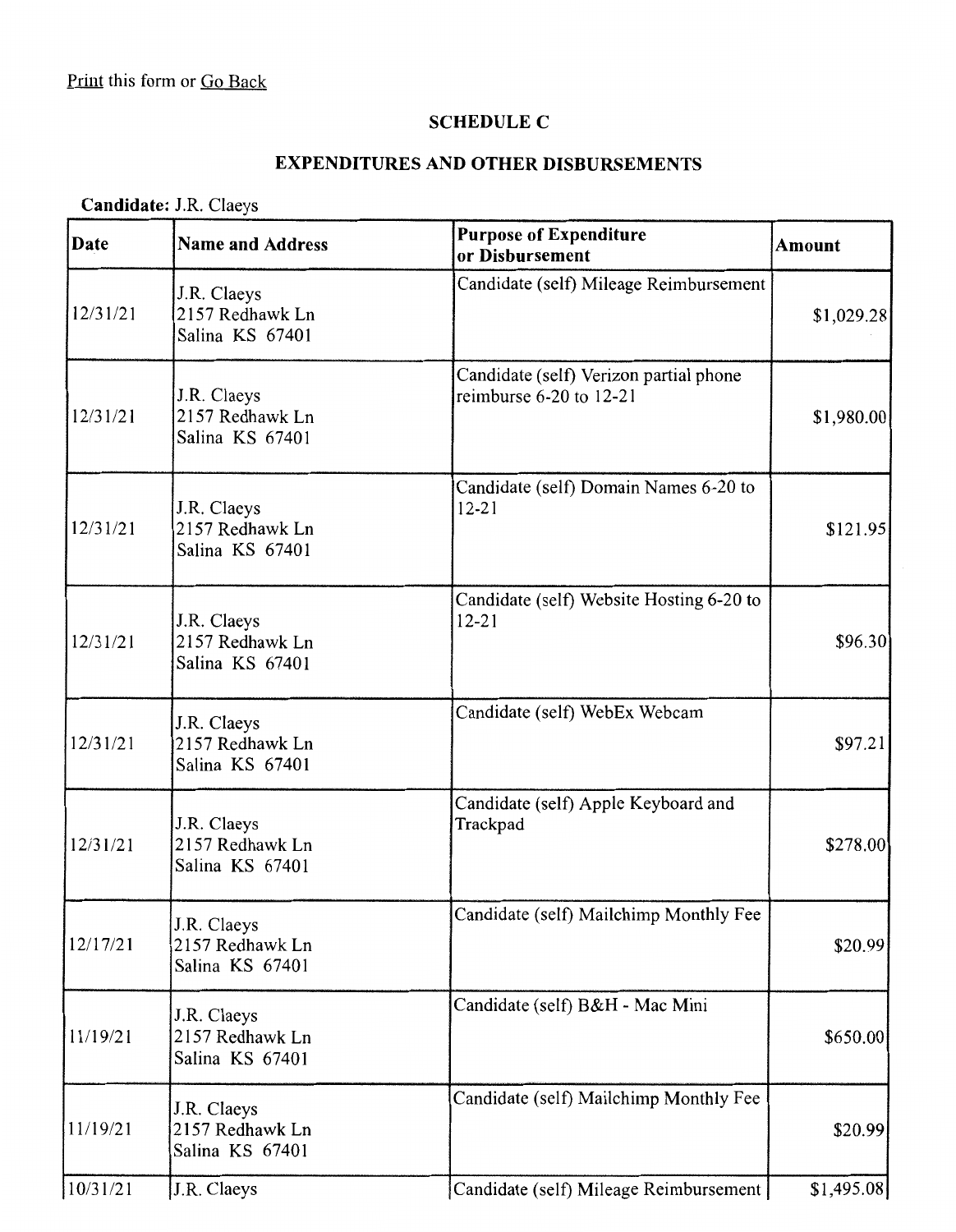|            | 2157 Redhawk Ln<br>Salina KS 67401                                                                                     |                                                                       |            |
|------------|------------------------------------------------------------------------------------------------------------------------|-----------------------------------------------------------------------|------------|
| 10/19/21   | J.R. Claeys<br>2157 Redhawk Ln<br>Salina KS 67401                                                                      | Candidate (self) Mailchimp Monthly Fee                                | \$20.99    |
| 10/18/21   | J.R. Claeys<br>2157 Redhawk Ln<br>Salina KS 67401                                                                      | Candidate (self) Expercom - Computer                                  | \$3,134.05 |
| 10/18/21   | J.R. Claeys<br>2157 Redhawk Ln<br>Salina KS 67401                                                                      | Candidate (self) Newegg - Monitor                                     | \$1,204.37 |
| 10/08/21   | J.R. Claeys<br>2157 Redhawk Ln<br>Salina KS 67401                                                                      | Candidate (self) Office Max - Envelopes<br>and Stamps                 | \$220.44   |
| 09/17/21   | J.R. Claeys<br>2157 Redhawk Ln<br>Salina KS 67401                                                                      | Candidate (self) Mailchimp Monthly Fee                                | \$20.99    |
| 09/01/21   | Kansas Third Congressional District Donation/Contrib Sponsorship<br>Republican Party<br>223 W Main<br>Gardner KS 66030 |                                                                       | \$500.00   |
| [08/19/21] | J.R. Claeys<br>2157 Redhawk Ln<br>Salina KS 67401                                                                      | Candidate (self) Mailchimp Monthly Fee                                | \$20.99    |
| 08/06/21   | J.R. Claeys<br>2157 Redhawk Ln<br>Salina KS 67401                                                                      | Candidate (self) Axiom Strategies - Mail                              | \$2,250.00 |
| 08/06/21   | J.R. Claeys<br>2157 Redhawk Ln<br>Salina KS 67401                                                                      | Candidate (self) Celock Media -<br><b>Communications Consulting</b>   | \$300.00   |
| 07/19/21   | J.R. Claeys<br>2157 Redhawk Ln<br>Salina KS 67401                                                                      | Candidate (self) Mailchimp Monthly Fee                                | \$20.99    |
| 07/16/21   | J.R. Claeys<br>2157 Redhawk Ln<br>Salina KS 67401                                                                      | Candidate (self) Contribution to<br>Dickinson County Republican Party | \$1,000.00 |
|            |                                                                                                                        |                                                                       |            |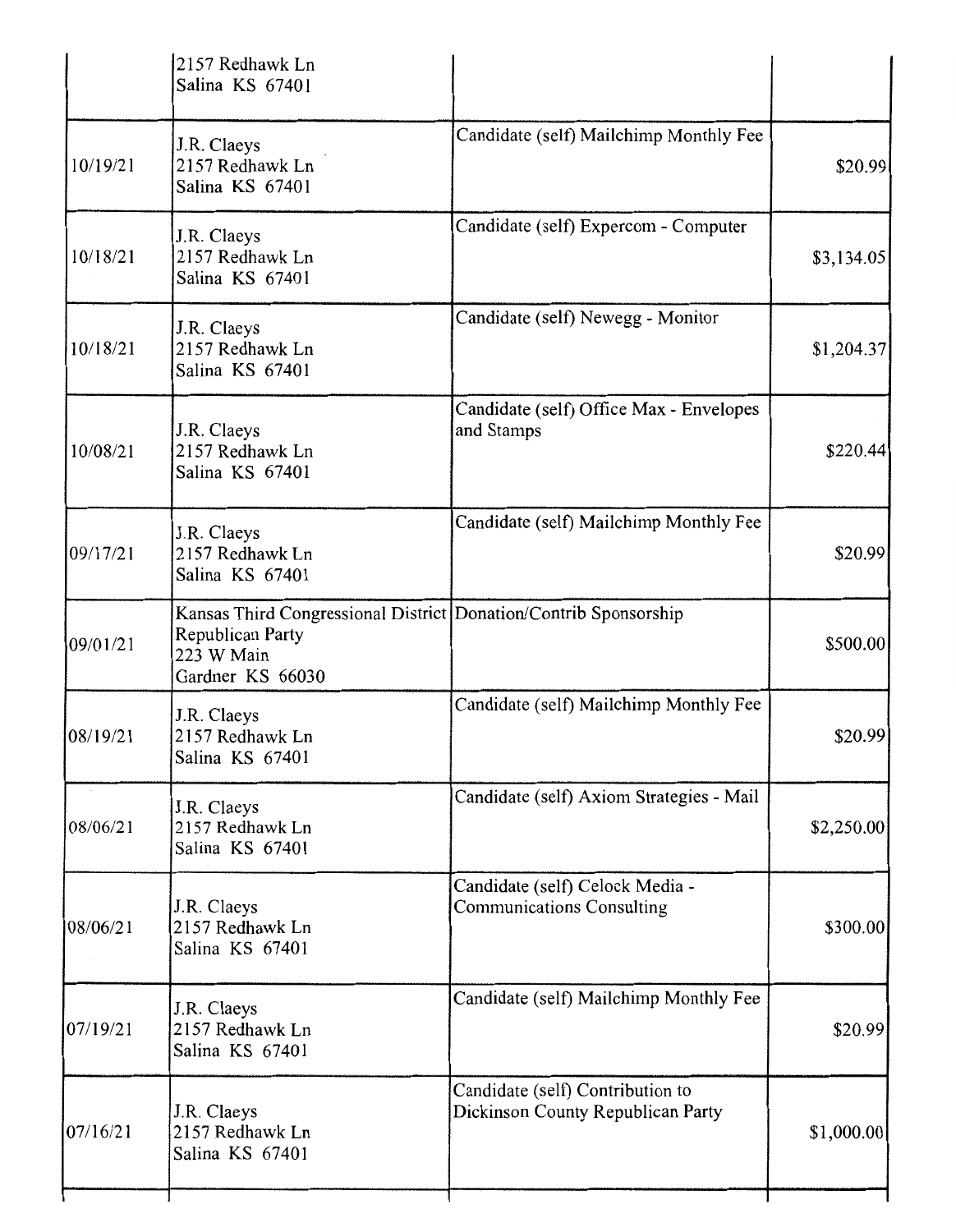| 07/16/21 | J.R. Claeys<br>2157 Redhawk Ln<br>Salina KS 67401 | Candidate (self) Contribution to Saline<br>County Republican Party        | \$1,000.00] |
|----------|---------------------------------------------------|---------------------------------------------------------------------------|-------------|
| 06/18/21 | J.R. Claeys<br>2157 Redhawk Ln<br>Salina KS 67401 | Candidate (self) Mailchimp Monthly Fee                                    | \$20.99     |
| 05/20/21 | J.R. Claeys<br>2157 Redhawk Ln<br>Salina KS 67401 | Candidate (self) Golf Tournament<br>Advertisement                         | \$1,500.00  |
| 05/20/21 | J.R. Claeys<br>2157 Redhawk Ln<br>Salina KS 67401 | Candidate (self) Assistant Thank You<br>Gift                              | \$115.85    |
| 05/19/21 | J.R. Claeys<br>2157 Redhawk Ln<br>Salina KS 67401 | Candidate (self) Mailchimp Monthly Fee                                    | \$20.99     |
| 04/30/21 | J.R. Claeys<br>2157 Redhawk Ln<br>Salina KS 67401 | Candidate (self) RJF Consulting - GOP<br>Convention                       | \$1,000.00  |
| 04/19/21 | J.R. Claeys<br>2157 Redhawk Ln<br>Salina KS 67401 | Candidate (self) Kansas GOP -<br><b>Contribution for Convention Table</b> | \$750.00    |
| 04/19/21 | J.R. Claeys<br>2157 Redhawk Ln<br>Salina KS 67401 | Candidate (self) Mailchimp Monthly Fee                                    | \$20.99     |
| 03/19/21 | J.R. Claeys<br>2157 Redhawk Ln<br>Salina KS 67401 | Candidate (self) Mailchimp Monthly Fee                                    | \$20.99     |
| 02/28/21 | J.R. Claeys<br>2157 Redhawk Ln<br>Salina KS 67401 | Candidate (self) Mileage Reimbursement                                    | \$321.44    |
| 02/19/21 | J.R. Claeys<br>2157 Redhawk Ln<br>Salina KS 67401 | Candidate (self) Mailchimp Monthly Fee                                    | \$20.99     |
| 02/16/21 | J.R. Claeys                                       | Candidate (self) Capitol Front Desk -                                     | \$100.00    |